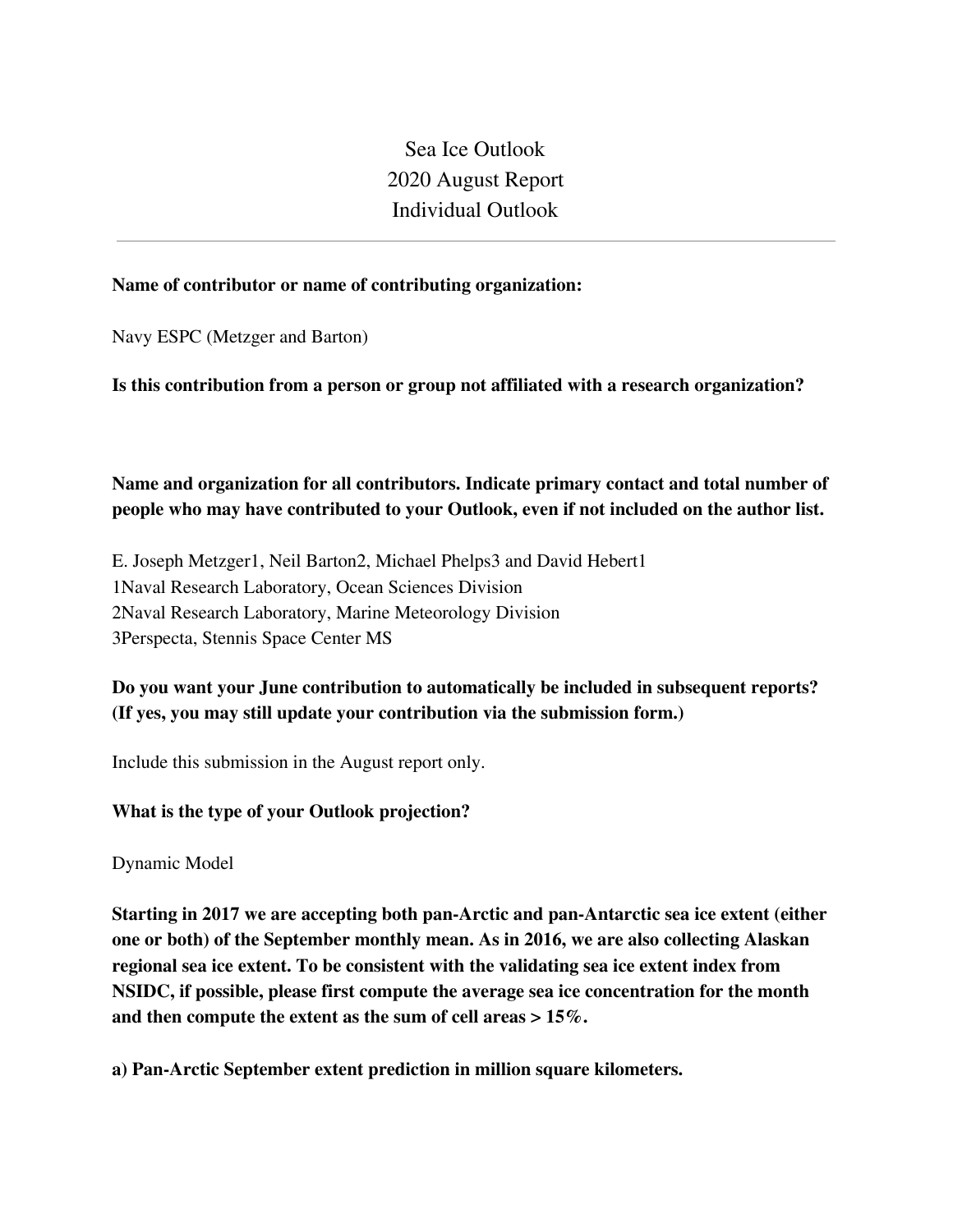#### 4.2

**b) same as in (a) but for pan-Antarctic. If your method differs substantially from that for the Arctic, please enter it as a separate submission.**

#### 22

**c) same as in (b) but for the Alaskan region. Please also tell us maximum possible extent if every ocean cell in your region were ice covered.**

#### 0.76

**"Executive summary" of your Outlook contribution (using 300 words or less) describe how and why your contribution was formulated. To the extent possible, use non-technical language.**

The projected Arctic 2020 September mean sea ice extent from the Navy Earth System Prediction Capability (ESPC) is 4.2 million km2. This forecast is the average of a 16 member ensemble using initial conditions on 1 July 2020 from a pre-operational Navy ESPC ensemble with perturbed observations. The range of the ensemble is 3.7 to 4.6 million km2.

The projected Antarctic 2020 September mean sea ice extent is 22.0 million km2 with an ensemble range from 21.2 to 22.6 million km2.

### **Brief explanation of Outlook method (using 300 words or less).**

We performed a 16 member ensemble forecast with Navy ESPC using initial conditions on 1 July 2020 from the pre-operational system using perturbed observations and run by FNMOC. The pre-operational cycling system assimilates atmospheric observations using the Naval Research Laboratory Atmospheric Variational Data Assimilation System (NAVDAS-AR) (Xu et al., 2005) and the ocean/sea ice assimilate observations using Navy Coupled Ocean Data Assimilation (NCODA) (Cummings, 2005). CICE assimilates passive microwave satellite sea ice concentration observations such as SSMI/S and AMSR2, but does not assimilate sea ice thickness. There was no bias correction performed on the results.

**Tell us the dataset used for your initial Sea Ice Concentration (SIC).**